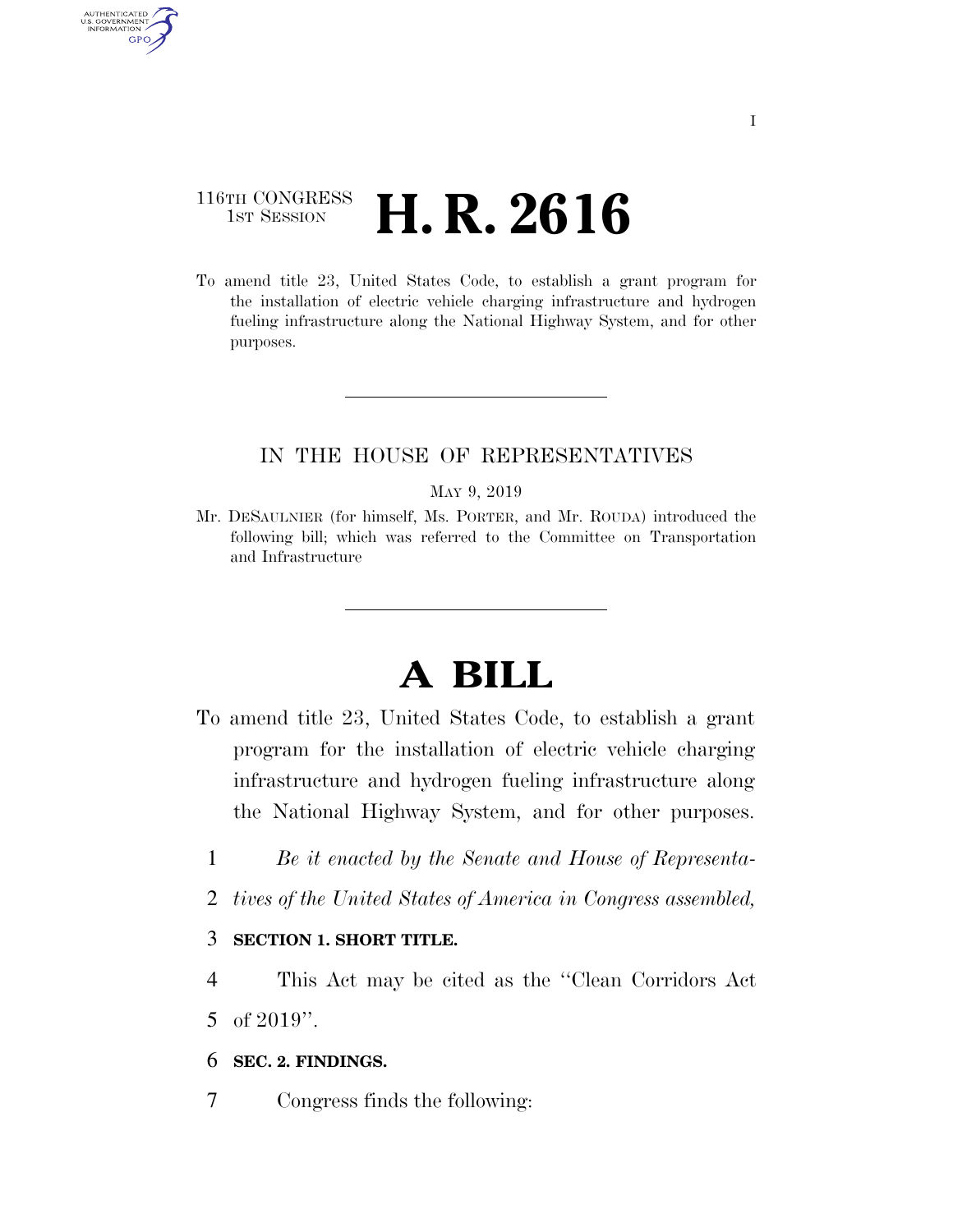| $\mathbf{1}$   | (1) Greater adoption of zero emission vehicles        |
|----------------|-------------------------------------------------------|
| $\overline{2}$ | will help—                                            |
| 3              | (A) reduce emissions and improve air qual-            |
| $\overline{4}$ | ity;                                                  |
| 5              | (B) enhance the energy security of the                |
| 6              | United States by expanding the use of zero            |
| 7              | emission fuels;                                       |
| 8              | (C) enhance fuel choice and utilization of            |
| 9              | electric vehicle charging infrastructure and hy-      |
| 10             | drogen fueling infrastructure in order to benefit     |
| 11             | consumers;                                            |
| 12             | (D) ensure that the transportation infra-             |
| 13             | structure of the United States is equipped to         |
| 14             | manage the demands and anticipated future             |
| 15             | needs of the economy; and                             |
| 16             | (E) develop a new economic sector in the              |
| 17             | United States that will create middle class jobs.     |
| 18             | (2) Consumer and business adoption of zero            |
| 19             | emission vehicles depends in part on the availability |
| 20             | of reliable and convenient fueling and charging in-   |
| 21             | frastructure.                                         |
| 22             | (3) Electric vehicle charging infrastructure and      |
| 23             | hydrogen fueling infrastructure must be strategically |
| 24             | deployed to ensure the deployment and adoption of     |
| 25             | zero emission fuels.                                  |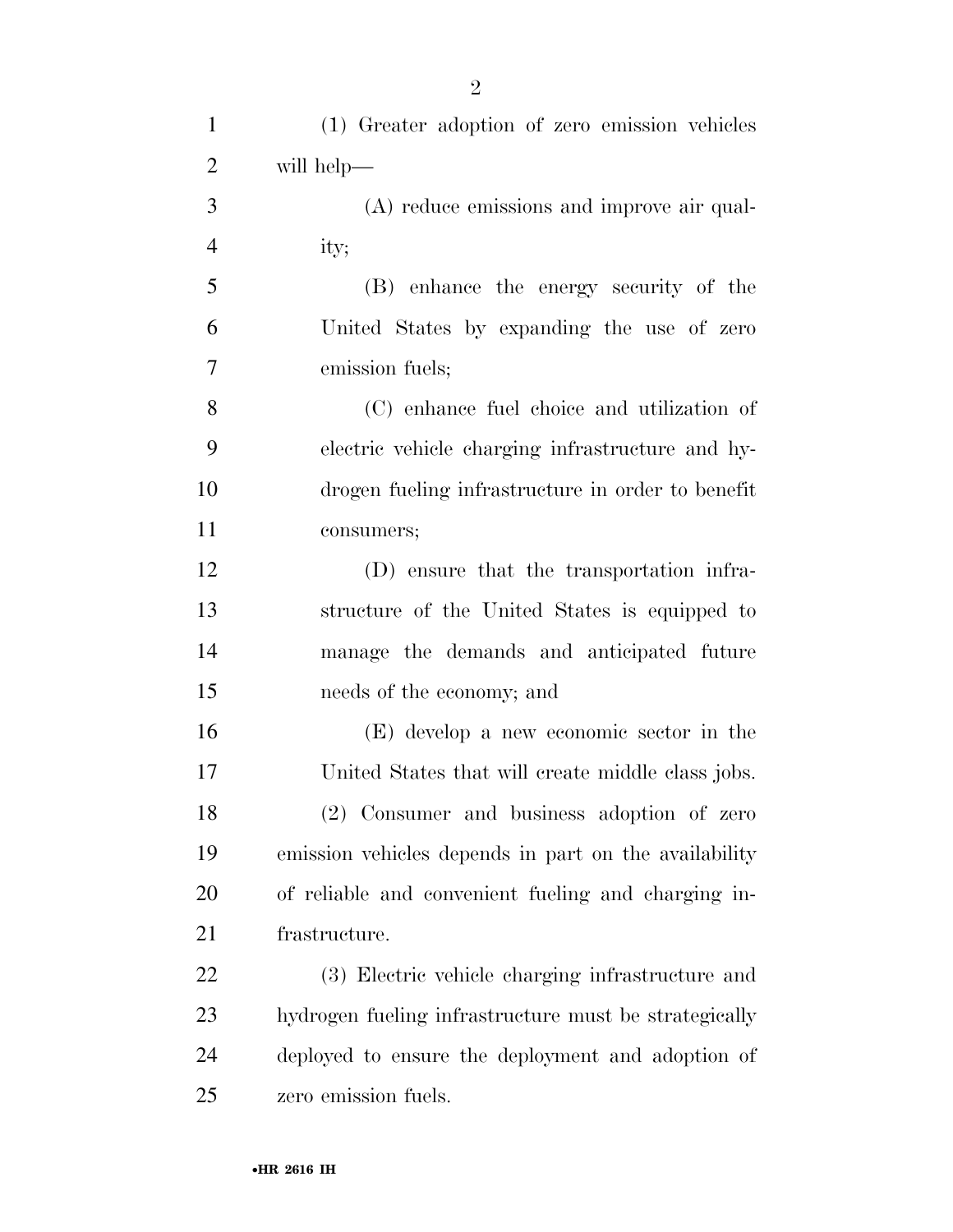| $\mathbf{1}$   | (4) Infrastructure owners and operators should         |
|----------------|--------------------------------------------------------|
| $\overline{2}$ | prepare to meet the charging and fueling needs of      |
| 3              | electric vehicles and hydrogen vehicles.               |
| $\overline{4}$ | SEC. 3. GRANTS FOR CHARGING AND FUELING INFRA-         |
| 5              | STRUCTURE TO MODERNIZE AND RECON-                      |
| 6              | NECT AMERICA FOR THE 21ST CENTURY.                     |
| 7              | Section 151 of title 23, United States Code, is        |
| 8              | amended—                                               |
| 9              | $(1)$ in subsection $(a)$ , by striking "Not later     |
| 10             | than 1 year after the date of enactment of the         |
| 11             | FAST Act, the Secretary shall" and inserting "The      |
| 12             | Secretary shall periodically, not less frequently than |
| 13             | every 3 years,";                                       |
| 14             | (2) in subsection (b)(2), by inserting "pre-           |
| 15             | viously designated by the Federal Highway Adminis-     |
| 16             | tration or" before "designated by";                    |
| 17             | $(3)$ in subsection $(d)$ —                            |
| 18             | $(A)$ by striking "5 years after the date of           |
| 19             | establishment of the corridors under subsection        |
| 20             | $(a)$ , and every 5 years thereafter," and insert-     |
| 21             | ing "180 days after the date of enactment of           |
| 22             | the Clean Corridors Act of 2019,"; and                 |
| 23             | (B) by striking "update" and inserting                 |
| 24             | "establish a recurring process, not less fre-          |
| 25             | quently than every 3 years, to update";                |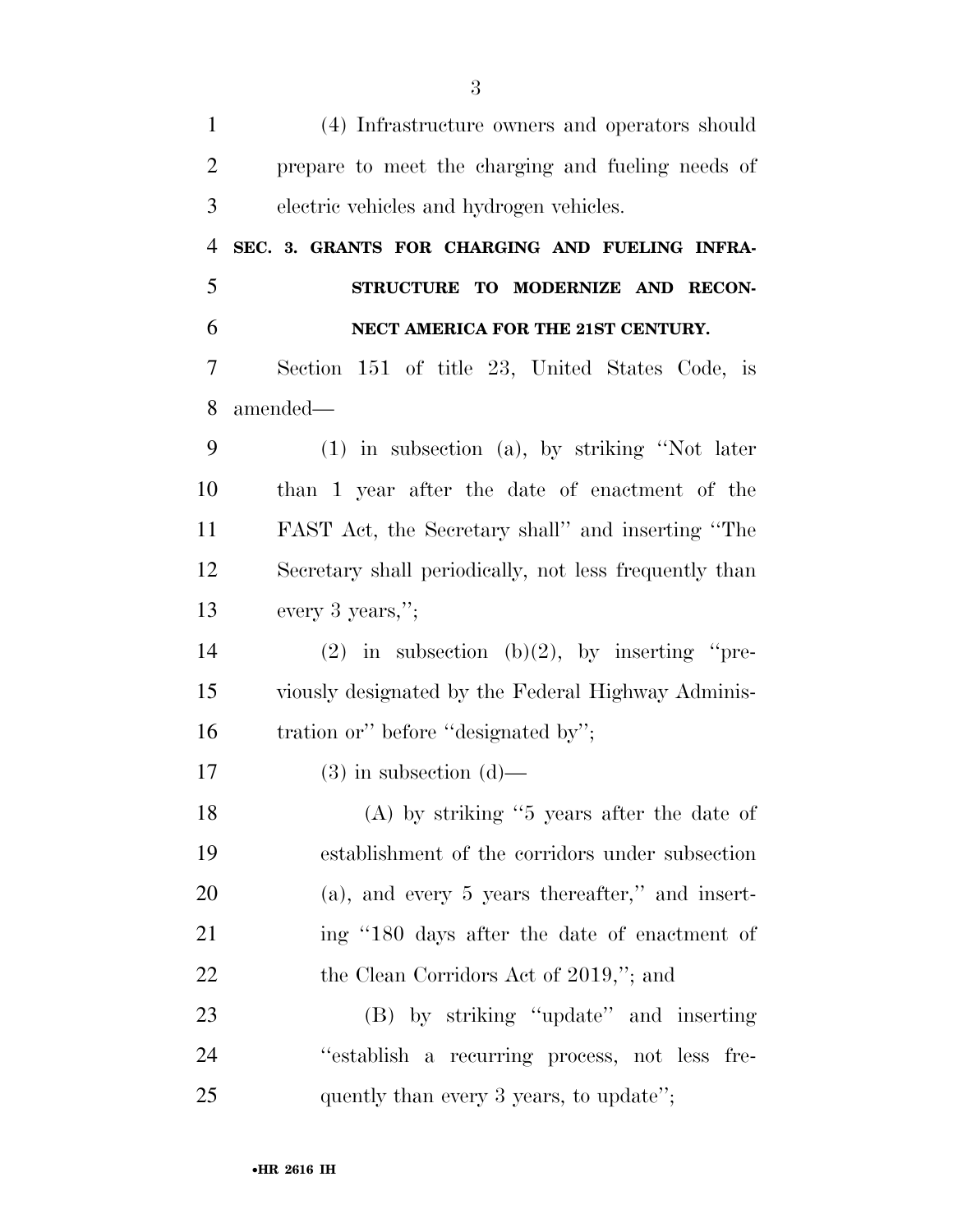| $\mathbf{1}$   | $(4)$ in subsection $(e)$ —                            |
|----------------|--------------------------------------------------------|
| $\overline{2}$ | (A) in paragraph $(1)$ , by striking "and" at          |
| 3              | the end;                                               |
| 4              | $(B)$ in paragraph $(2)$ —                             |
| 5              | (i) by striking "establishes an aspira-                |
| 6              | tional goal of achieving" and inserting "de-           |
| 7              | scribes efforts, including through funds               |
| 8              | awarded through the grant program under                |
| 9              | subsection (f), that will aid efforts to               |
| 10             | achieve"; and                                          |
| 11             | (ii) by striking "by the end of fiscal                 |
| 12             | year $2020$ ." and inserting "; and"; and              |
| 13             | (C) by adding at the end the following:                |
| 14             | "(3) summarizes best practices and provides            |
| 15             | guidance, developed through consultation with the      |
| 16             | Secretary of Energy, for project development of elec-  |
| 17             | tric vehicle charging infrastructure and hydrogen      |
| 18             | fueling infrastructure at the State, Tribal, and local |
| 19             | level to allow for the predictable deployment of that  |
| 20             | infrastructure."; and                                  |
| 21             | $(5)$ by adding at the end the following:              |
| 22             | "(f) GRANT PROGRAM.-                                   |
| 23             | "(1) ESTABLISHMENT.—Not later than 1 year              |
| 24             | after the date of enactment of the Clean Corridors     |
| 25             | Act of 2019, the Secretary shall establish a grant     |
|                |                                                        |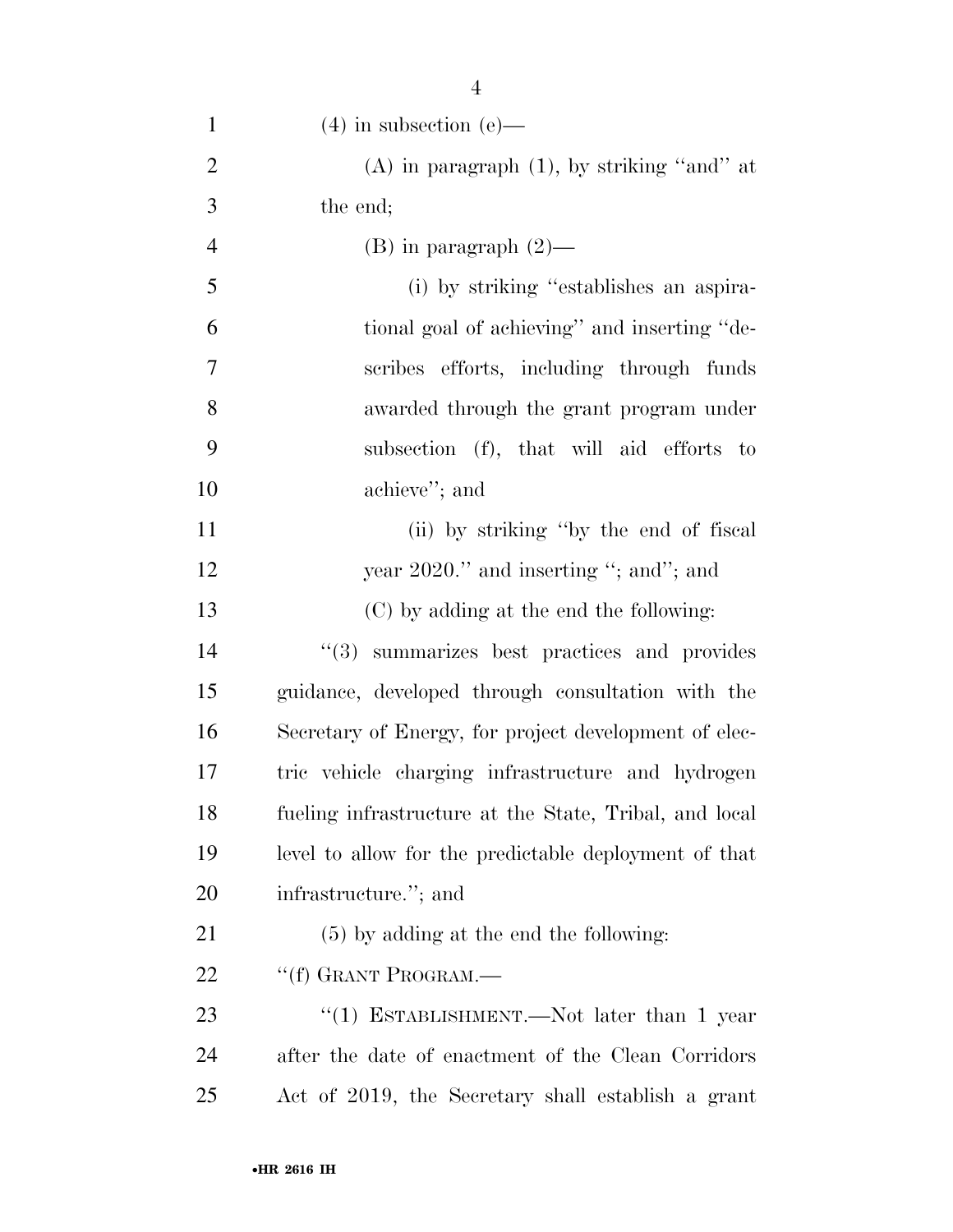| $\mathbf{1}$   | program to award grants to eligible entities to carry |
|----------------|-------------------------------------------------------|
| $\overline{2}$ | out the activities described in paragraph (5).        |
| 3              | "(2) ELIGIBLE ENTITIES.—An entity eligible to         |
| $\overline{4}$ | receive a grant under this subsection is—             |
| 5              | $\lq\lq$ (A) a State or political subdivision of a    |
| 6              | State;                                                |
| 7              | $\lq\lq (B)$ a metropolitan planning organization;    |
| 8              | "(C) a unit of local government;                      |
| 9              | "(D) a special purpose district or public             |
| 10             | authority with a transportation function, includ-     |
| 11             | ing a port authority;                                 |
| 12             | " $(E)$ an Indian tribe (as defined in section)"      |
| 13             | 4 of the Indian Self-Determination and Edu-           |
| 14             | cation Assistance Act $(25 \text{ U.S.C. } 5304)$ ;   |
| 15             | $\lq\lq(F)$ an authority, agency, or instrumen-       |
| 16             | tality of, or an entity owned by, 1 or more enti-     |
| 17             | ties described in subparagraphs (A) through           |
| 18             | $(E)$ ; or                                            |
| 19             | $\lq\lq(G)$ a group of entities described in sub-     |
| 20             | paragraphs $(A)$ through $(F)$ .                      |
| 21             | "(3) APPLICATIONS.—To be eligible to receive a        |
| 22             | grant under this subsection, an eligible entity shall |
| 23             | submit to the Secretary an application at such time,  |
| 24             | in such manner, and containing such information as    |
| 25             | the Secretary shall require.                          |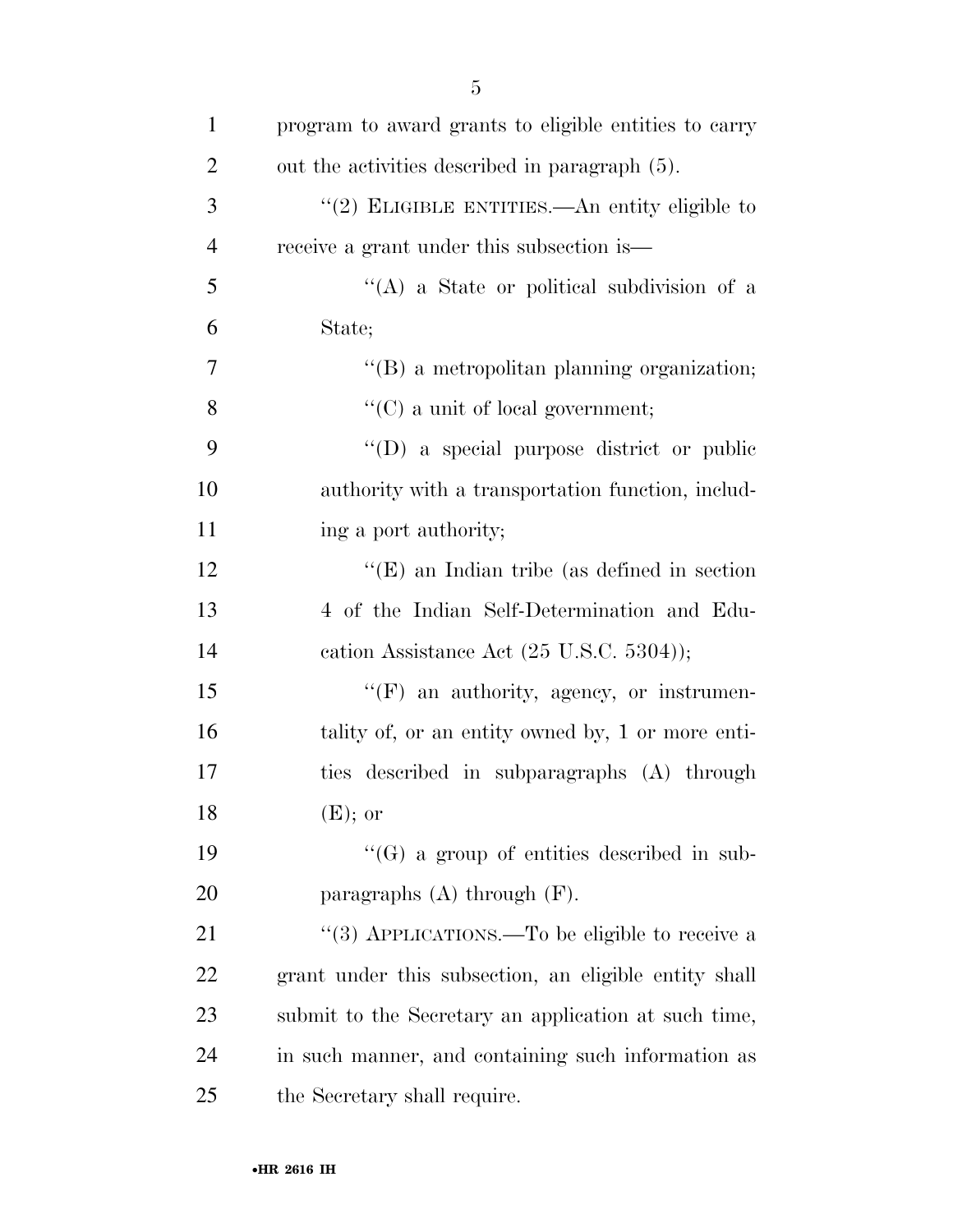| $\mathbf{1}$   | "(4) APPLICATION INFORMATION. In making            |
|----------------|----------------------------------------------------|
| $\overline{2}$ | requirements for applications under paragraph (3), |
| 3              | the Secretary may require information including a  |
| $\overline{4}$ | description of how the eligible entity has consid- |
| 5              | ered-                                              |
| 6              | $\lq\lq$ public accessibility of charging or       |
| 7              | fueling infrastructure proposed to be funded       |
| 8              | with a grant under this subsection, including—     |
| 9              | "(i) charging or fueling connector                 |
| 10             | types and publicly available information on        |
| 11             | station location, station operator contact         |
| 12             | information, number of simultaneous re-            |
| 13             | fueling positions, and real-time availability;     |
| 14             | and                                                |
| 15             | "(ii) payment methods to ensure se-                |
| 16             | cure, convenient, fair, and equal access;          |
| 17             | "(B) collaborative engagement with stake-          |
| 18             | holders (including automobile manufacturers,       |
| 19             | utilities, infrastructure providers, technology    |
| 20             | providers, zero emission fuel providers, metro-    |
| 21             | politan planning organizations, States, Indian     |
| 22             | tribes, units of local governments, fleet owners,  |
| 23             | fleet managers, fuel station owners and opera-     |
| 24             | tors, labor organizations, infrastructure con-     |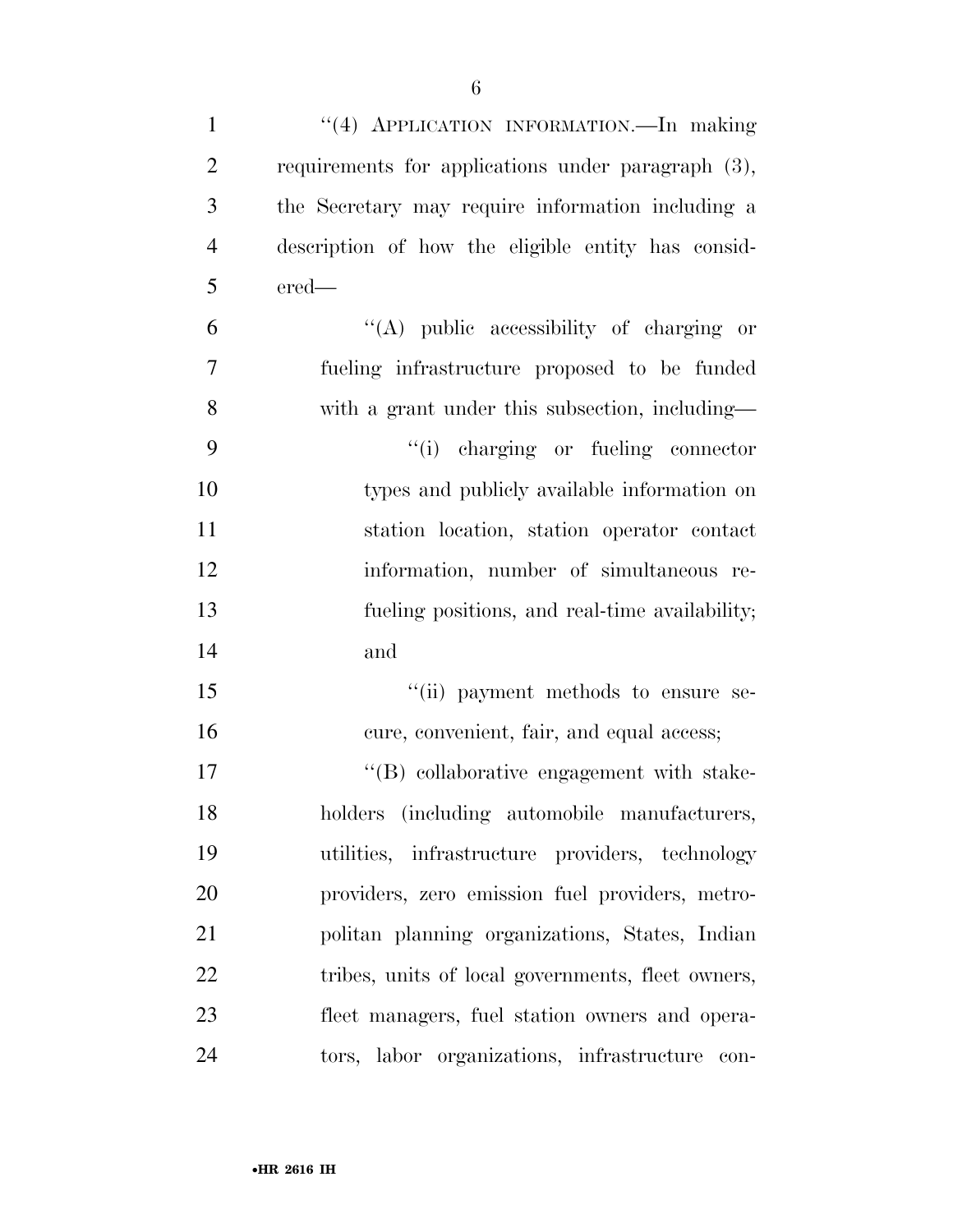| $\mathbf{1}$   | struction and component parts suppliers, and      |
|----------------|---------------------------------------------------|
| $\overline{2}$ | multi-State and regional entities)—               |
| 3              | "(i) to foster enhanced, coordinated,             |
| $\overline{4}$ | public-private or private investment in elec-     |
| 5              | tric vehicle charging infrastructure and hy-      |
| 6              | drogen fueling infrastructure;                    |
| 7              | "(ii) to expand deployment of electric            |
| 8              | vehicle charging infrastructure and hydro-        |
| 9              | gen fueling infrastructure;                       |
| 10             | "(iii) to protect personal privacy and            |
| 11             | ensure cybersecurity; and                         |
| 12             | "(iv) to ensure that a properly trained           |
| 13             | workforce is available to construct and in-       |
| 14             | stall electric vehicle charging infrastructure    |
| 15             | and hydrogen fueling infrastructure;              |
| 16             | $\cdot$ (C) the location of the proposed station  |
| 17             | or fueling site, including—                       |
| 18             | "(i) the availability of onsite amenities         |
| 19             | for vehicle operators, including restrooms        |
| 20             | or food facilities;                               |
| 21             | "(ii) access in compliance with the               |
| 22             | Americans with Disabilities Act of 1990           |
| 23             | $(42 \text{ U.S.C. } 12101 \text{ et seq.});$ and |
| 24             | "(iii) needs for expanded capacity in             |
| 25             | the future to meet growth in demand;              |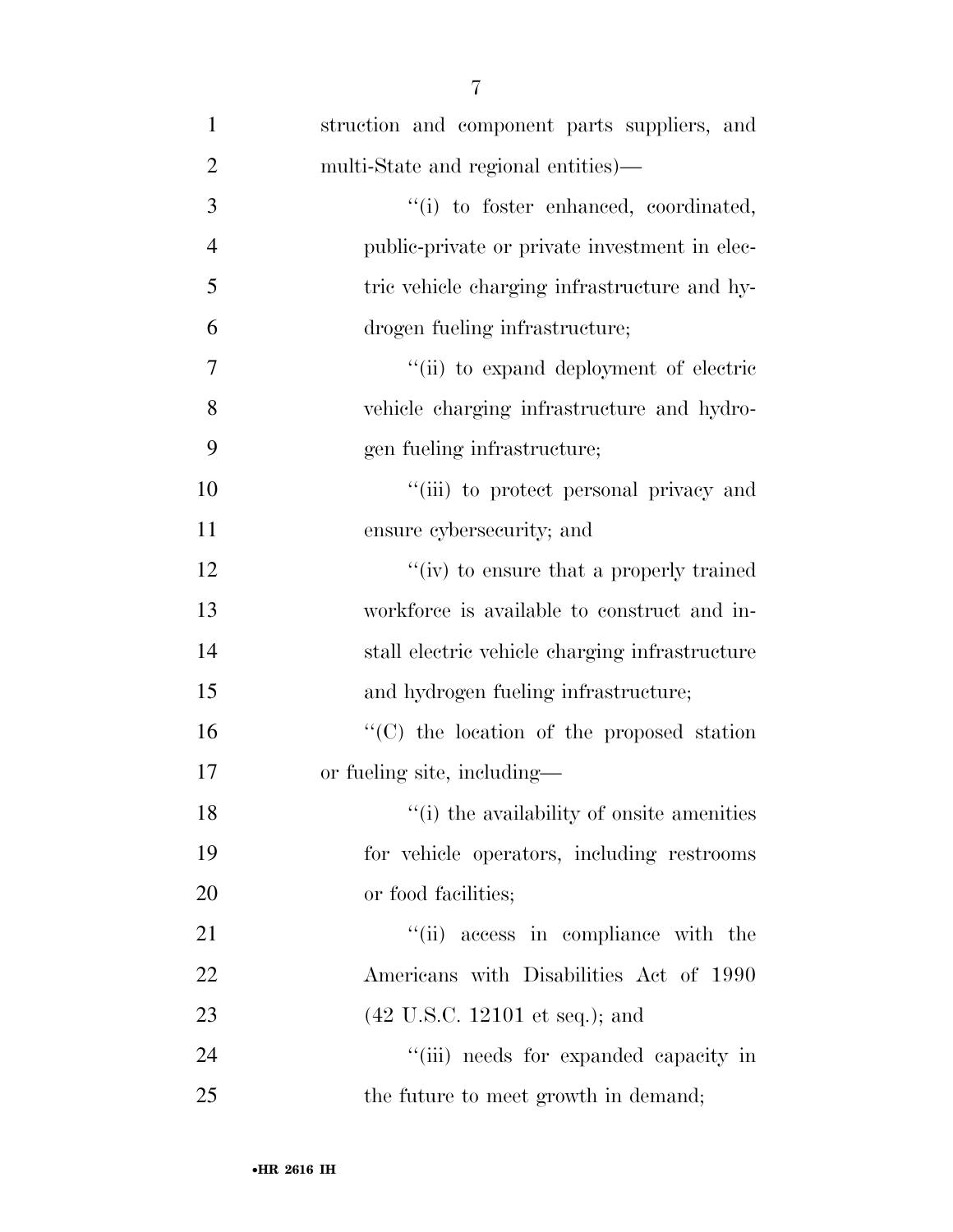| $\mathbf{1}$   | $\lq\lq$ (D) infrastructure installation that can be   |
|----------------|--------------------------------------------------------|
| $\overline{2}$ | responsive to technology advancements, includ-         |
| 3              | ing accommodating autonomous vehicles, future          |
| $\overline{4}$ | electric charging and hydrogen fueling methods,        |
| 5              | and new payment methods; and                           |
| 6              | $\lq\lq(E)$ the long-term operation and mainte-        |
| 7              | nance of the electric vehicle charging infrastruc-     |
| 8              | ture and hydrogen fueling infrastructure, in-          |
| 9              | cluding consideration of the need for expanded         |
| 10             | capacity resulting from increasing demand into         |
| 11             | the future, to avoid stranded assets and protect       |
| 12             | the investment of public funds in that infra-          |
| 13             | structure.                                             |
| 14             | "(5) CONSIDERATIONS.—In selecting eligible             |
| 15             | entities to receive a grant under this subsection, the |
| 16             | Secretary shall consider the extent to which the ap-   |
| 17             | plication of the eligible entity would—                |
| 18             | "(A) improve alternative fueling corridor              |
| 19             | networks by—                                           |
| 20             | "(i) enabling a non-designated cor-                    |
| 21             | ridor to become a corridor-pending corridor            |
| 22             | or a corridor-ready corridor;                          |
| 23             | "(ii) converting corridor-pending cor-                 |
| 24             | ridors to corridor-ready corridors; or                 |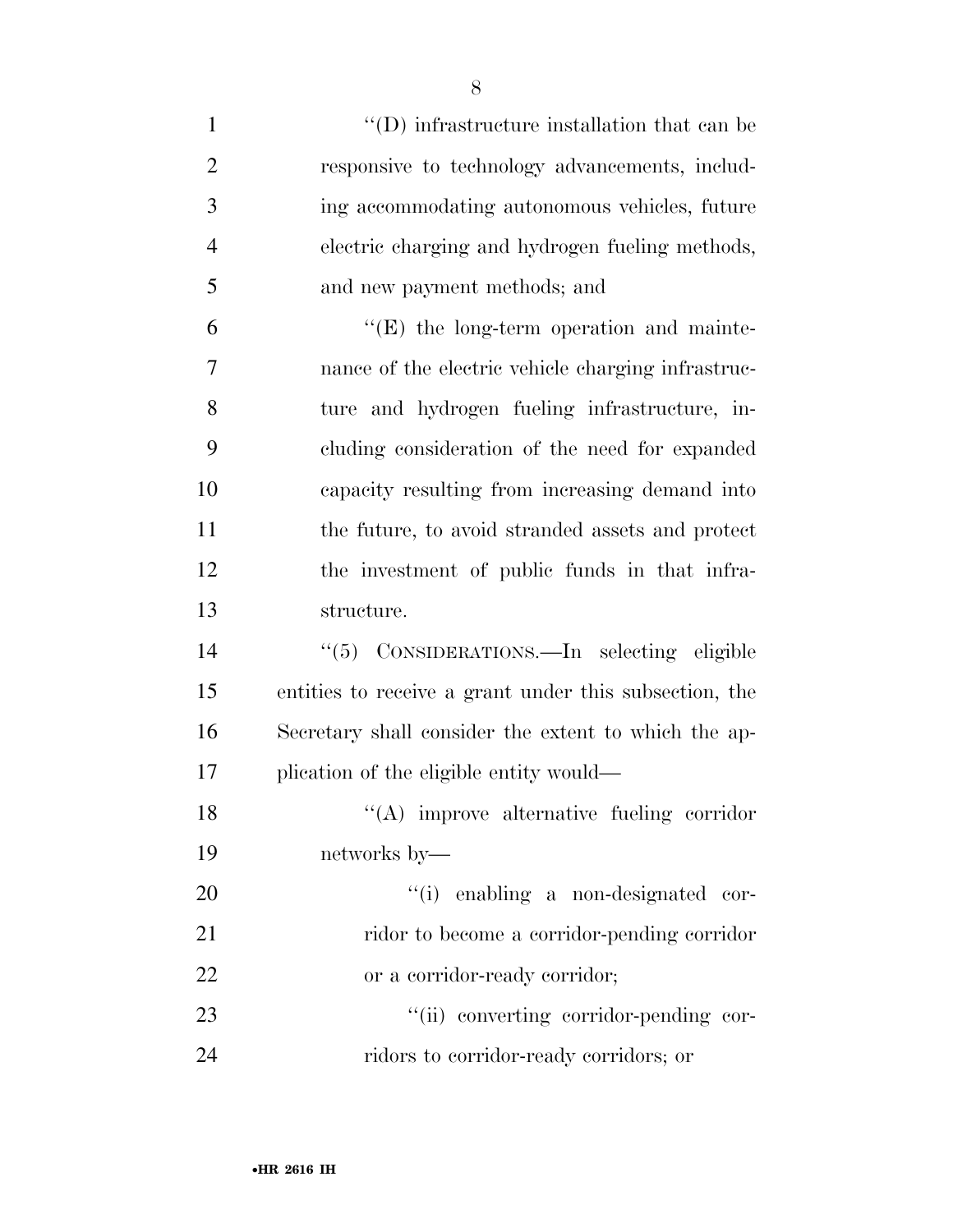$"$ (iii) in the case of corridor-ready cor-2 ridors, providing redundancy—  $\frac{1}{2}$  to meet excess demand for charging and fueling infrastructure; or  $\mathfrak{t}^{\prime}$  (II) to reduce congestion at ex- isting charging and fueling infrastruc-8 ture in high-traffic locations; ''(B) meet current or anticipated market demands for charging or fueling infrastructure;  $\cdot$  (C) accelerate the adoption of electric and hydrogen powered modes of transportation through the establishment of new recharging and refueling locations or the expansion of ex- isting infrastructure constructed without Fed- eral assistance; and  $\text{``(D) support a long-term competitive mar-}$  ket for electric vehicle charging and hydrogen fueling infrastructure.  $((6)$  USE OF FUNDS.— 21 "(A) IN GENERAL.—Except as provided in

 subparagraphs (C) and (D), an eligible entity receiving a grant under this subsection shall only use the funds to contract with a private entity for acquisition and installation of publicly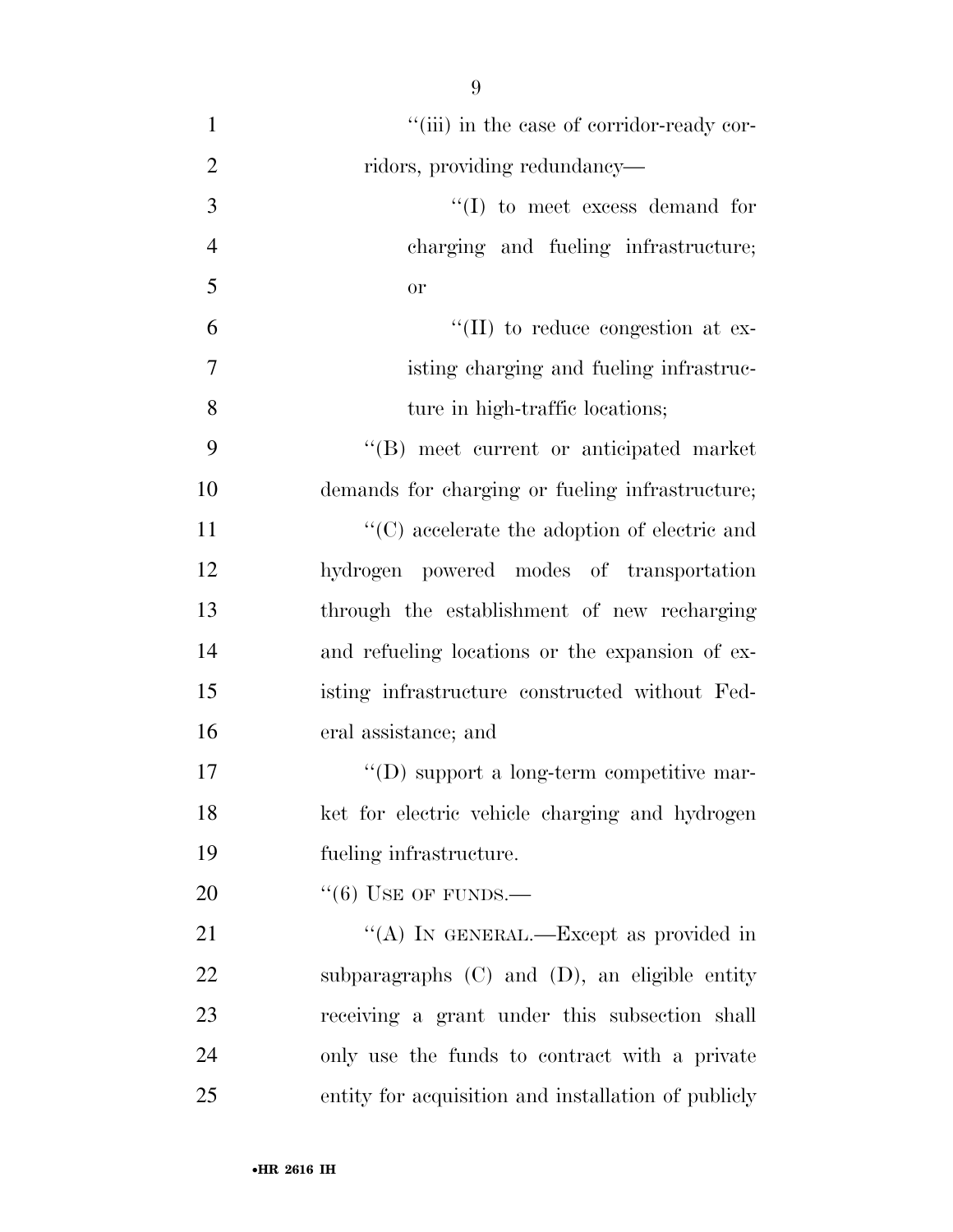accessible electric vehicle charging infrastruc-2 ture and hydrogen fueling infrastructure that is directly related to the charging or fueling of a vehicle in accordance with this paragraph. 5 "(B) LOCATION OF INFRASTRUCTURE. Any electric vehicle charging infrastructure or hydrogen fueling infrastructure acquired and installed with a grant under this subsection shall be located along an alternative fuel cor- ridor designated—  $\lq$  (i) under this section, on the condi-12 tion that any affected Indian tribes are consulted before the designation; or  $\frac{1}{\sin}$  by a State or group of States, in- cluding the Regional Electric Vehicle West Plan of the States of Arizona, Colorado, Idaho, Montana, Nevada, New Mexico, Utah, and Wyoming, on the condition that any affected Indian tribes are consulted before the designation. 21 ""(C) OPERATING ASSISTANCE.—  $\frac{1}{1}$  In GENERAL.—Subject to clauses (ii) and (iii), an eligible entity that receives a grant under this subsection may use a portion of the funds to provide to a private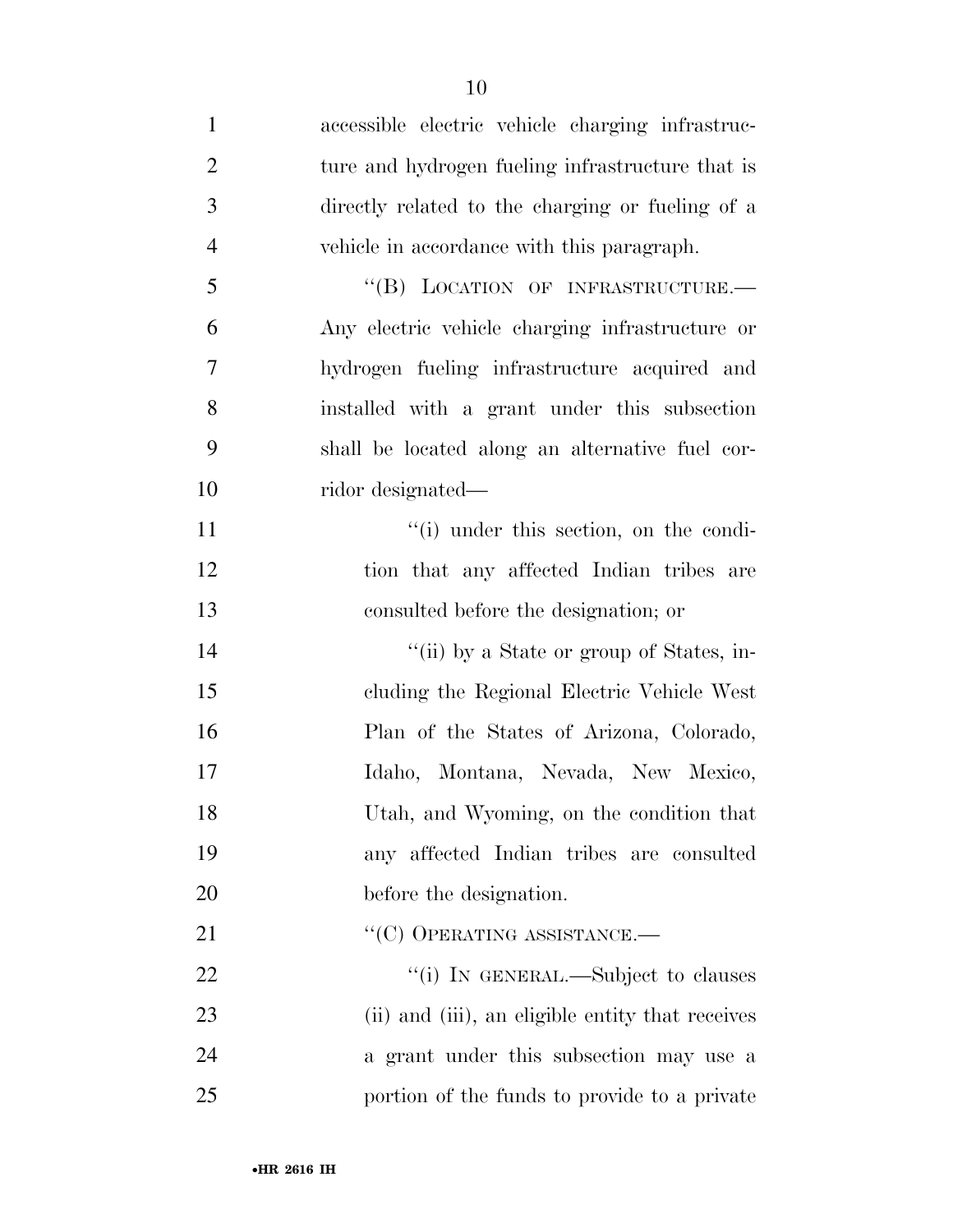| $\mathbf{1}$   | entity operating assistance for the first 5    |
|----------------|------------------------------------------------|
| $\mathbf{2}$   | years of operations after the installation of  |
| 3              | electric vehicle charging infrastructure and   |
| $\overline{4}$ | hydrogen fueling infrastructure while the      |
| 5              | facility transitions to independent system     |
| 6              | operations.                                    |
| 7              | "(ii) INCLUSIONS.—Operating assist-            |
| 8              | ance under this subparagraph shall be lim-     |
| 9              | ited to costs allocable to operating and       |
| 10             | maintaining the electric vehicle charging      |
| 11             | infrastructure and hydrogen fueling infra-     |
| 12             | structure and service, including costs asso-   |
| 13             | ciated with labor, marketing, and adminis-     |
| 14             | trative costs.                                 |
| 15             | "(iii) LIMITATION.—Operating assist-           |
| 16             | ance under this subparagraph may not ex-       |
| 17             | ceed the amount of a contract under sub-       |
| 18             | paragraph $(A)$ to acquire and install pub-    |
| 19             | licly accessible electric vehicle charging in- |
| 20             | frastructure and hydrogen fueling infra-       |
| 21             | structure.                                     |
| 22             | "(D) SIGNS.—                                   |
| 23             | "(i) IN GENERAL.—Except as pro-                |
| 24             | vided in clause (ii), an eligible entity that  |

receives a grant under this subsection may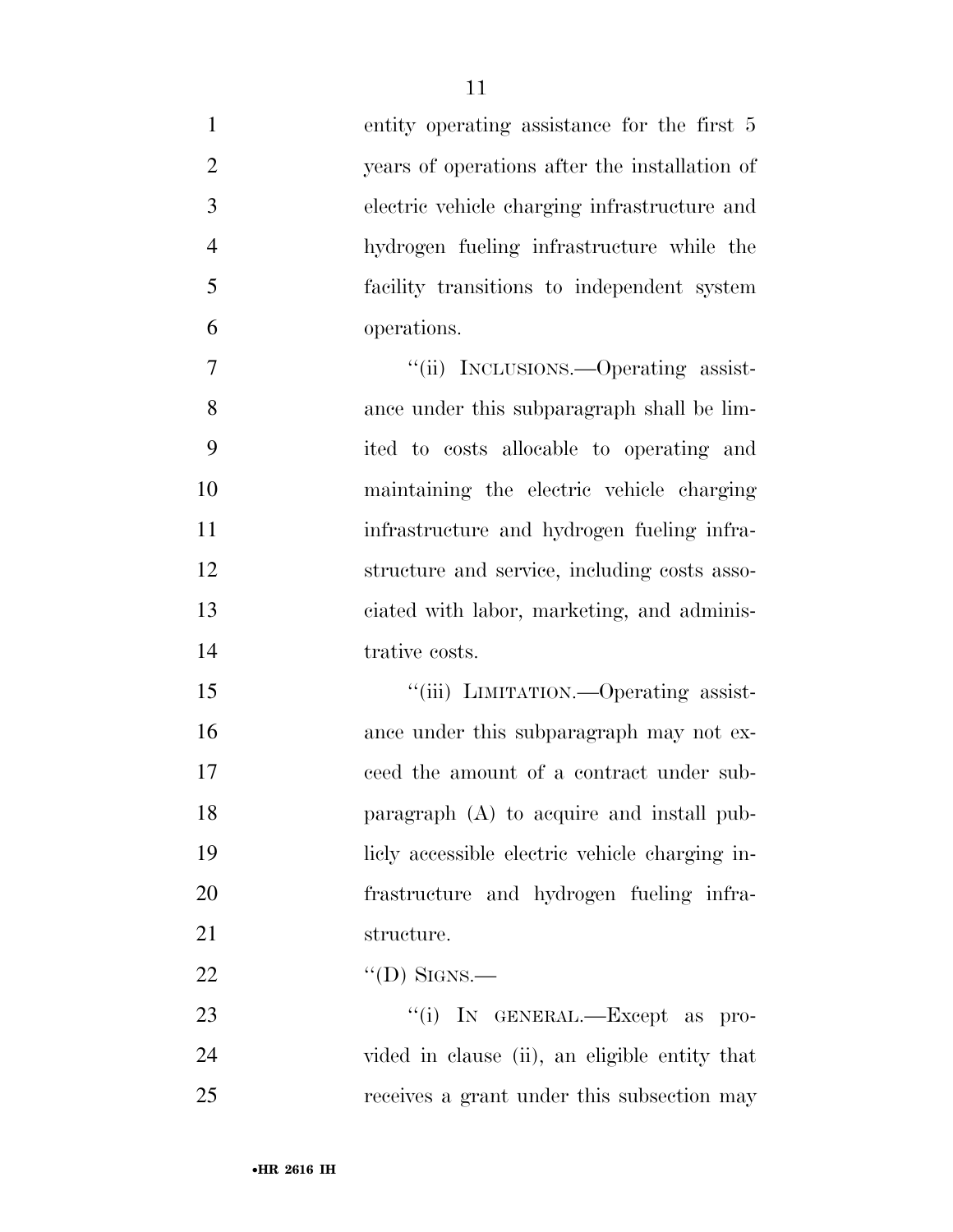| 1              | use a portion of the funds to acquire and     |
|----------------|-----------------------------------------------|
| $\mathbf{2}$   | install—                                      |
| 3              | "(I) traffic control devices lo-              |
| $\overline{4}$ | cated in the right-of-way to provide          |
| 5              | directional information to electric ve-       |
| 6              | hicle charging infrastructure and hy-         |
| $\tau$         | drogen fueling infrastructure<br>$ac-$        |
| 8              | quired, installed, or operated with the       |
| 9              | grant; and                                    |
| 10             | $\lq\lq$ (II) on-premises signs to pro-       |
| 11             | vide information about electric vehicle       |
| 12             | charging infrastructure and hydrogen          |
| 13             | fueling infrastructure acquired, in-          |
| 14             | stalled, or operated with a grant             |
| 15             | under this subsection.                        |
| 16             | "(ii) LIMITATION ON AMOUNT.—The               |
| 17             | amount of funds used to acquire and in-       |
| 18             | stall traffic control devices and on-premises |
| 19             | signs under clause (i) may not exceed the     |
| 20             | amount of a contract under subparagraph       |
| 21             | (A) to acquire and install publicly acces-    |
| 22             | sible charging or fueling infrastructure.     |
| 23             | "(iii) NO NEW AUTHORITY<br>CRE-               |
| 24             | ATED.—Nothing in this subparagraph au-        |
| 25             | thorizes an eligible entity that receives a   |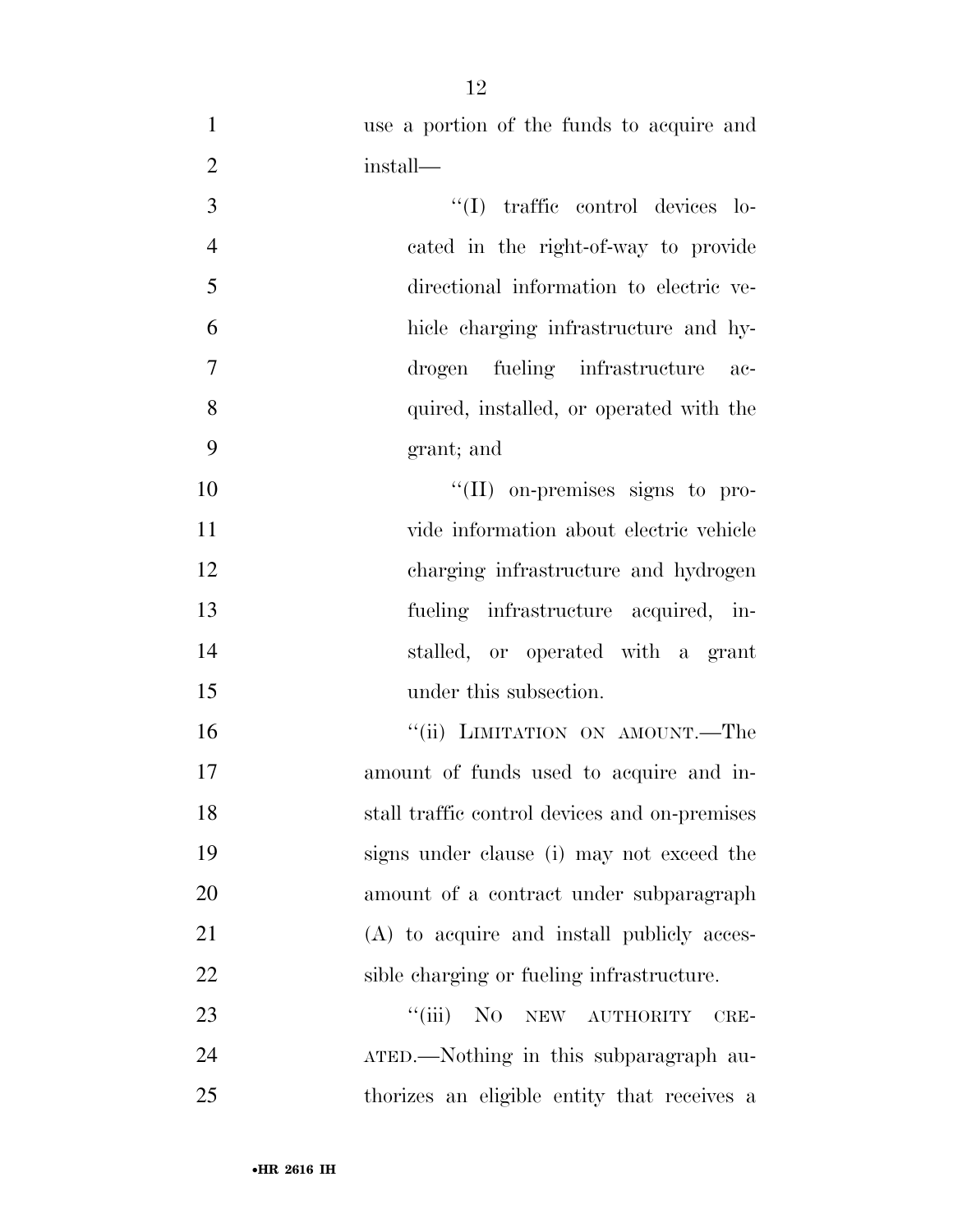| $\mathbf{1}$   | grant under this subsection to acquire and        |
|----------------|---------------------------------------------------|
| $\overline{2}$ | install traffic control devices or on-prem-       |
| 3              | ises signs if the entity is not otherwise au-     |
| $\overline{4}$ | thorized to do so.                                |
| 5              | "(7) PROJECT REQUIREMENTS.-                       |
| 6              | "(A) IN GENERAL.—Notwithstanding any              |
| $\overline{7}$ | other provision of law, any project funded by a   |
| 8              | grant under this subsection shall be treated as   |
| 9              | a project on a Federal-aid highway under this     |
| 10             | chapter.                                          |
| 11             | "(B) SIGNS.—Any traffic control device or         |
| 12             | on-premises sign acquired, installed, or operated |
| 13             | with a grant under this subsection shall comply   |
| 14             | with-                                             |
| 15             | "(i) the Manual on Uniform Traffic                |
| 16             | Control Devices, if located in the right-of-      |
| 17             | way; and                                          |
| 18             | "(ii) other provisions of Federal,                |
| 19             | State, and local law, as applicable.              |
| 20             | "(C) LIMITATION ON SINGLE MANUFAC-                |
| 21             | TURER USE.—A grant under this subsection          |
| 22             | may not be used to construct any infrastructure   |
| 23             | that has the ability to serve vehicles produced   |
| 24             | by only one vehicle manufacturer.                 |